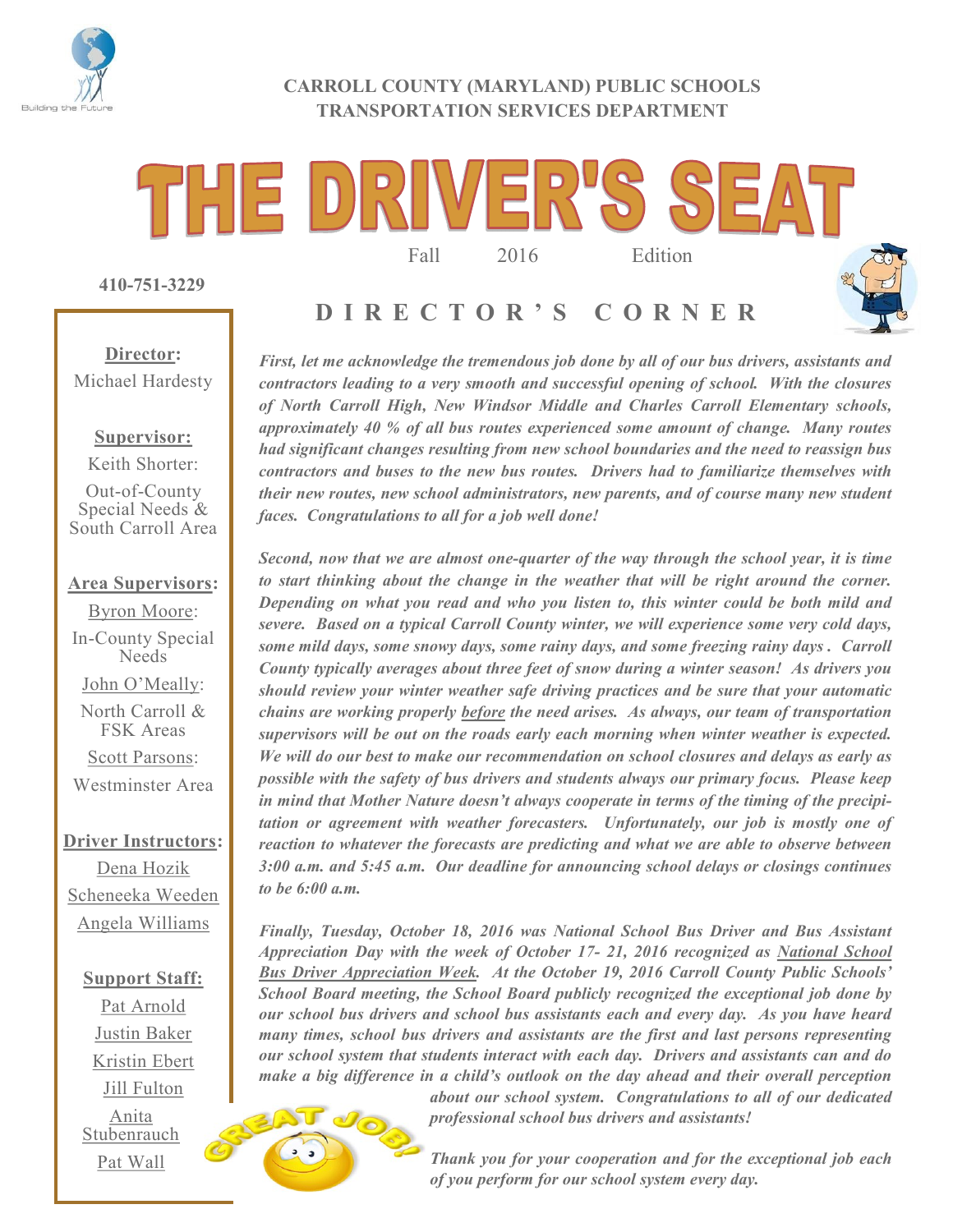#### **THE IMPACT YOU HAVE**



**For many years bus drivers have heard the statement, "You can have a positive impact on a child, your encouragement might be the only positive interaction a child**  has." During our summer in-service, dealing with the power of positivity, this state**ment was proven to me to be oh, so true.** 

**One of the activities in which we participated during the in-service was to have drivers highlight three positive events that have occurred during the year or during their career as a bus driver. The responses were incredible. There were dozens upon dozens of stories about children who came back later in life to tell their bus driver what an incredibly positive impact their drivers had on their lives. In many cases, during their time riding the bus, these children were going through difficult times in their lives. We also heard stories about children who were quiet and reserved all throughout the school year, opening up to their bus driver and becoming comfortable and happy on the bus.**

**To me the class was extremely uplifting; and, it reinforced to me that drivers do have a huge impact on students. A positive, patient, happy, encouraging bus driver may be uplifting to a child who needs support or inspiration. Keep up the great work and be positive. Remember that you DO have an impact on children. Have a first rate school year and thank you for everything you do for our future generation.**

#### **DON'T GET COMPLACENT**

**You have had a great start to the school year; a couple of issues with discipline here and there, but the kids have settled down and you have your times down pat now. Avoid the temptation to relax too much and or have the feeling that you are invincible. There is an old saying, "When life looks like easy street, there is danger at your door." It is true that we, as a team, should be proud of our record and performance; but, to avoid complacency we must constantly look to improve. Here are some useful tips to avoid complacency:**

- **Do a thorough pre-trip at the beginning of each run, morning and afternoon.**
- **Keep track of the number of students on board the bus.**
- **Know your students names and USE them.**
- **Control your students' behaviors; a small leak can lead to a flood.**
- **Notify school administrators when you are having a problem by using a referral or just a quick word with someone on duty.**
- **Always remain alert while driving; you should never be in a hurry to get somewhere, there can always be a hazard on the road that wasn't there earlier.**
- **Check and double check the parking brake —** *especially at school.*
- **Adjust your mirrors regularly, as improperly adjusted mirrors have no purpose and result in accidents.**
- **Check your bus at the end of each run. Child checks should be done as soon as possible after your last drop off for each school. Remember to record this information on your manifest. Your next school or contractor lot is too late in most cases. Discuss these unusual situations with your area supervisor.**

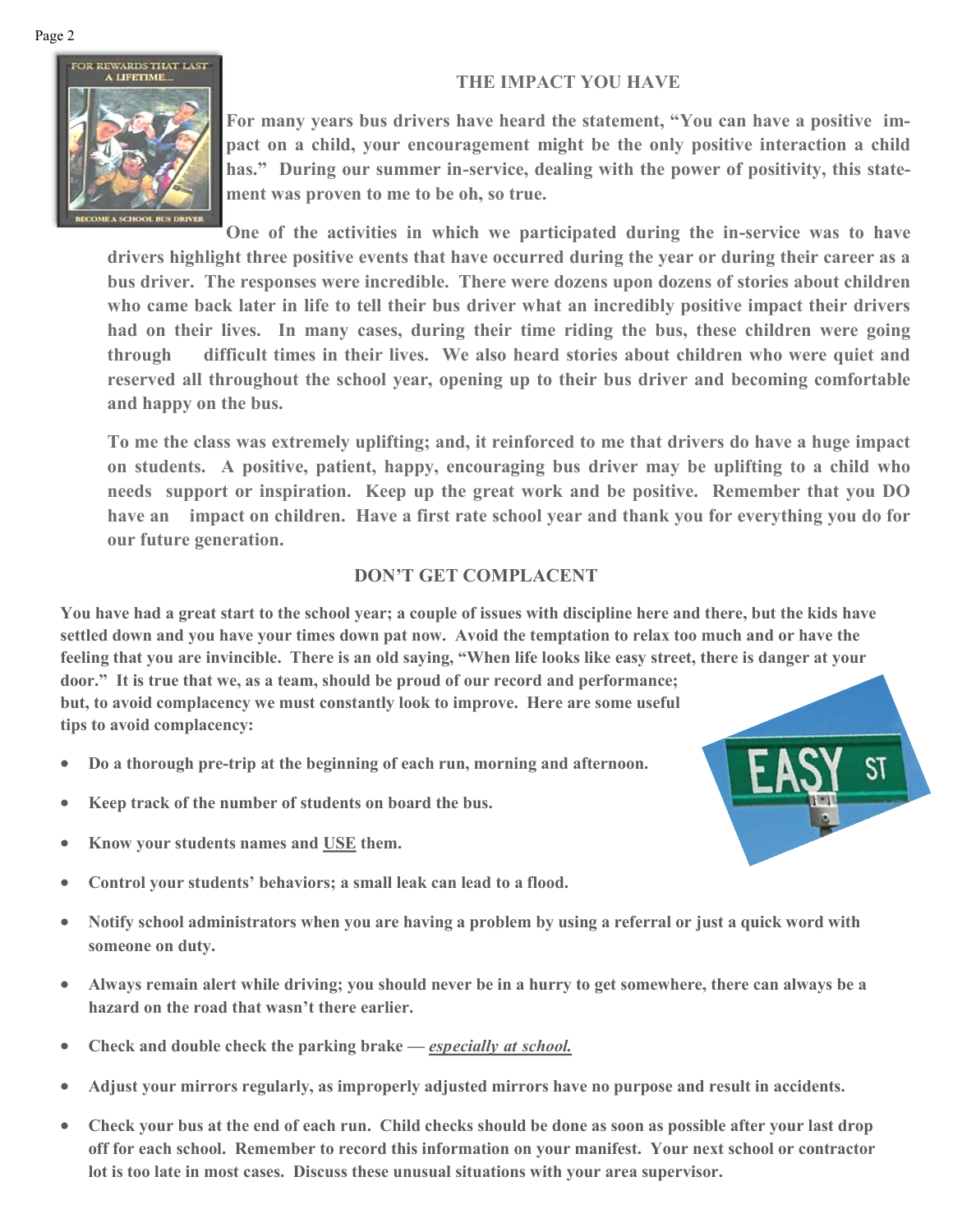#### Page 3 THE DRIVER'S SEAT

#### **SEATING CHARTS**

**Seating charts were due into your school administrator after the second week of school. It is your responsibility as the driver to ensure the charts are kept current and that the students are made to comply with their seat assignments. If you have not submitted a chart, or it is not current, please correct this today.**

**A Few Seating Chart Suggestions:**

- **Have your youngest students sit near the front of the bus.**
- **If you do not have a full load on board, the last two seats on the bus should remain empty. You can avoid a lot of arguments if you do not allow the back seats to be occupied.**
- **Once a seat has been changed for disciplinary reasons, allow students to redeem themselves with good behavior and return to their originally assigned seat.**
- **Remember each child's name. Study your seating chart and in a couple of days you will know everyone's name by heart.** *Use this to your advantage*



The fall 2016 bus inspection was just completed and the results are charted on the following page. This inspection resulted in the highest percentage of buses that passed with no defects during a fall bus inspection since 2007. You should be extremely proud of that outcome. In addition, the buses came through clean, both inside and out. We were extremely pleased to also note the number of 10, 11 and 12-year old buses passing through inspection whose interior looked brand new; and hopefully, one of our staff made a positive comment to the driver who brought the bus through inspection or wrote a positive note on the inspection sheet.

Please be assured that, as a staff, we notice and appreciate the majority of contractors who really go above and beyond when it comes to cleaning the buses for inspection. Your pride in ownership shows and makes us proud as well. Keep up the great work that you do in striving to make our fleet the best. Give yourselves a well-deserved congratulations.







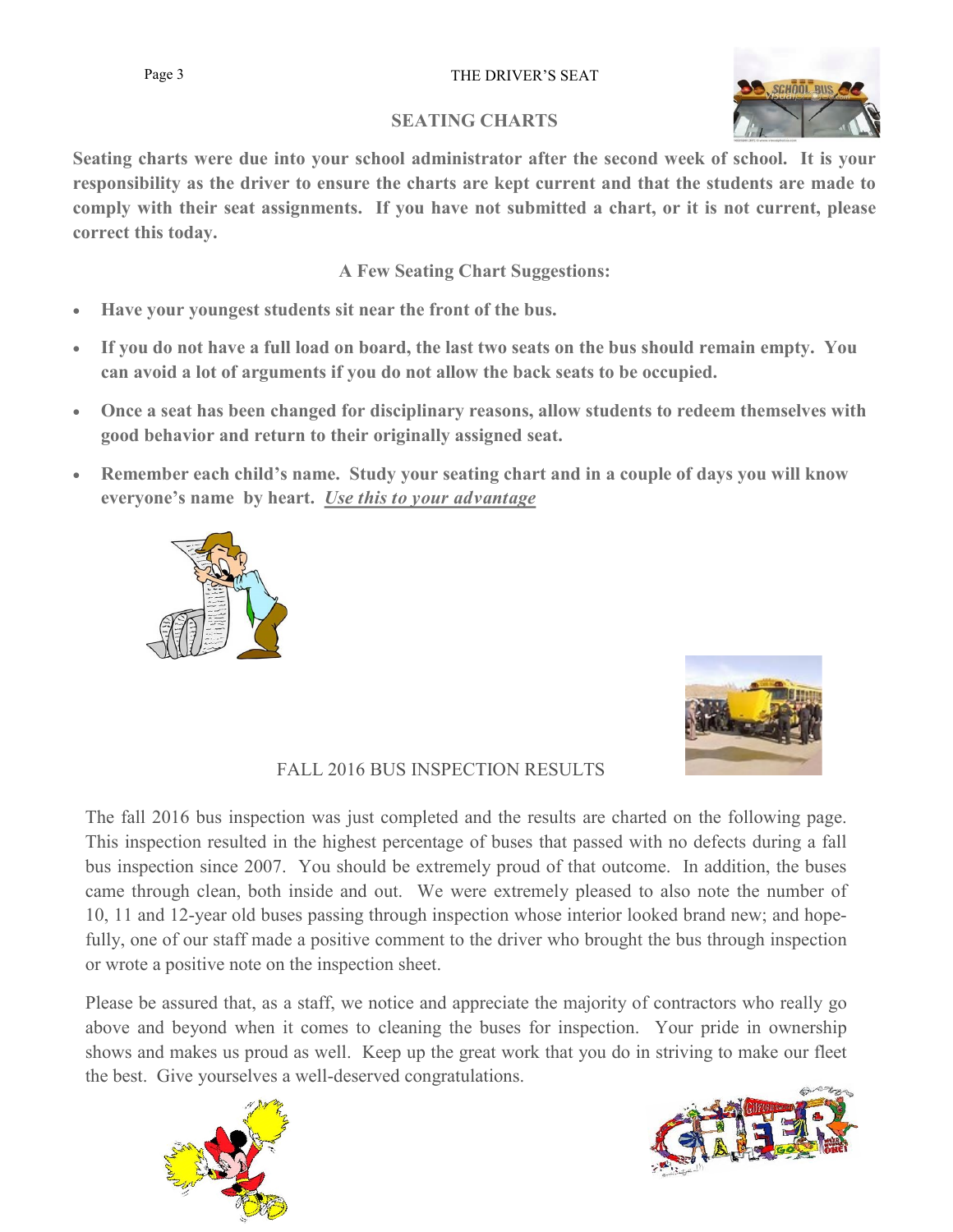#### Page 4 **FALL 2016 INSPECTION**





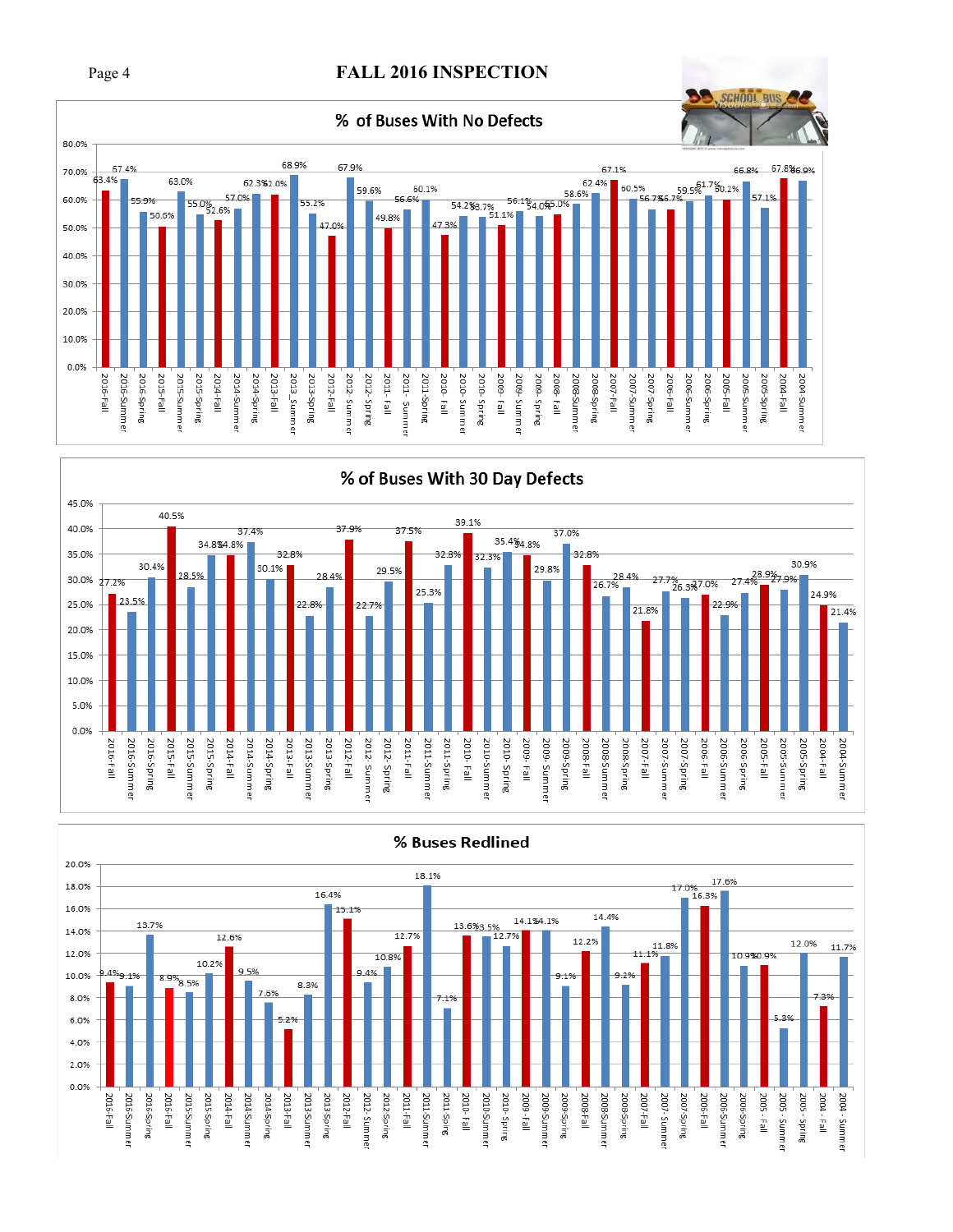

#### SPECIAL NEEDS

The special education school bus drivers and assistants have many unique challenges for them on a daily basis. Some drivers and assistants have a Pre-K route and a route with students who attend the Gateway Program. Each group has different personalities and needs which require different bus management strategies. All students need consistency and understanding. It is important to identify the needs of the population and how and when to react to situations that occur during the routes.

Special needs students have a variety of needs and circumstances and it is our job to transport them to their respective schools in a safe environment. Our buses are the first and last contact of the school day for most of these students. The bus ride to and from school should be well supervised and free from any negativity. Like in our classrooms, it takes time for guidelines and routines to click. Effective drivers and assistants are the ones who show a caring and friendly attitude while being firm and fair.

## Q. & As.

**Q**.: Why does a special education bus have to keep an attendance record when the regular education buses do not?

**A.** Special equipment is often used specific to the needs of the individual student, (i.e., car seats or vest straps.) Every day the route could accommodate different students with different equipment needs. Daily attendance records assist the driver and assistant with equipment preparation.

**AA**. Since many of the routes are based on door-to-door service, time and money is wasted if a student is not riding, but the stop is still made. If a student has not ridden for five consecutive days, the driver needs to inform the Transportation Services Department. The TSD will then check up on the status of the student.

**AAA.** The M.S.D.E. requires verification that the special education students are riding, the bus and attending school. Funding is dependent of these records.



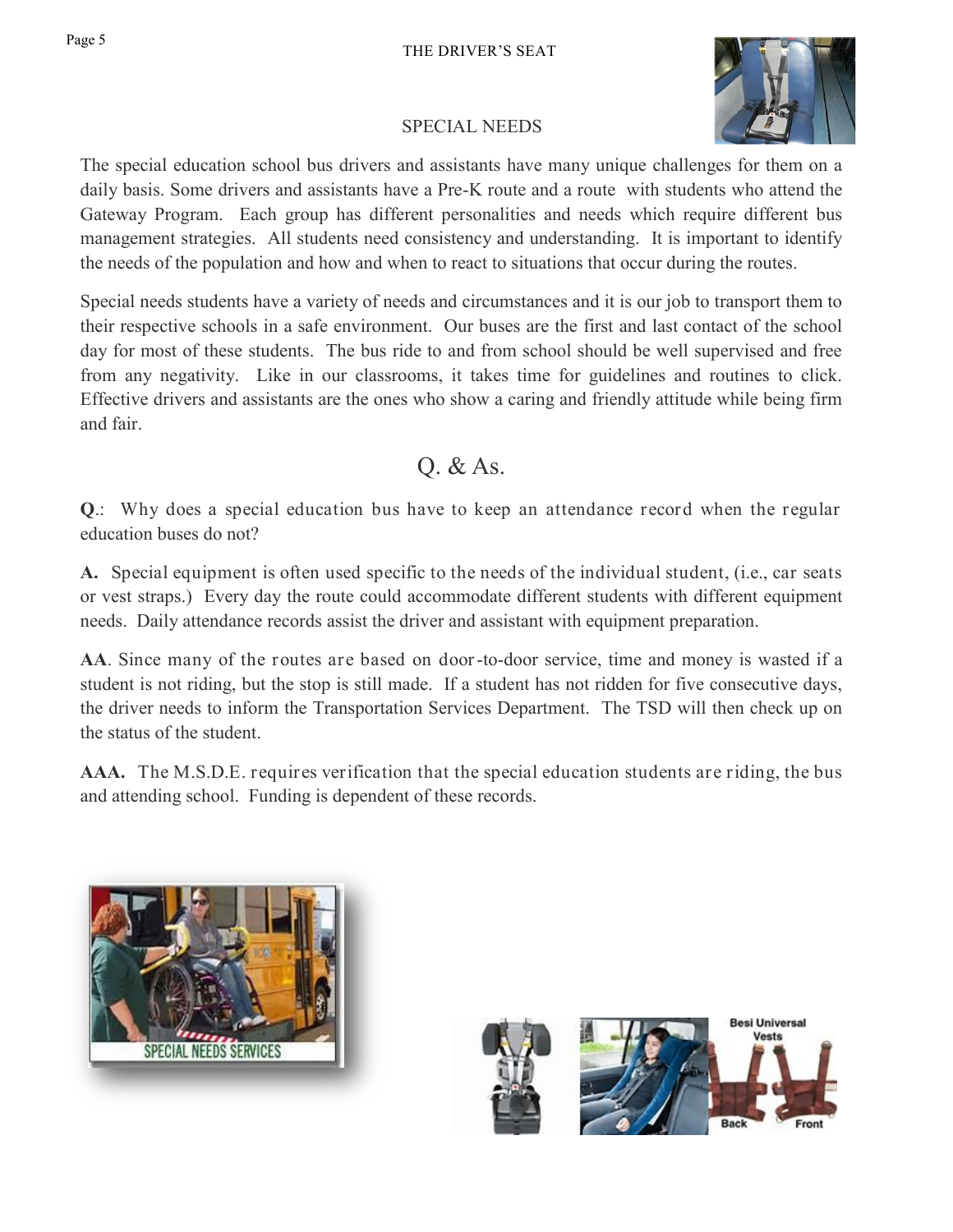#### **VIDEO CAMERAS EVERYWHERE!**

Do you have a face for radio or television? Regardless of your answer, video cameras are everywhere and are here to stay. The vast majority of students on your bus carry them and they can be seen surrounding school parking areas and driveways, roadways, and, of course, on your buses. Someone is always recording us, usually for future reference.

To some, this is an intimidating thought, while to others, the thought is reassuring. For students who exhibit safe behaviors on the bus, the video recordings are added security. For students who exhibit unsafe behaviors on the bus, the video cameras represent evidence of their unsafe behaviors. The video recording helps to ensure that the truth will be learned, one way or another.

Our bus cameras are durable but do require maintenance from time to time. Our contract with Angeltrax provides for repairs throughout the year, whenever a problem is discovered. As bus drivers, it is imperative that you check the camera system indicator lights on you dashboard prior to each run and throughout your route. If these lights are not lit, please inform your contractor who will send us an email to alert us of the issue.

And always remember -- SMILE-- "you're on candid camera!"